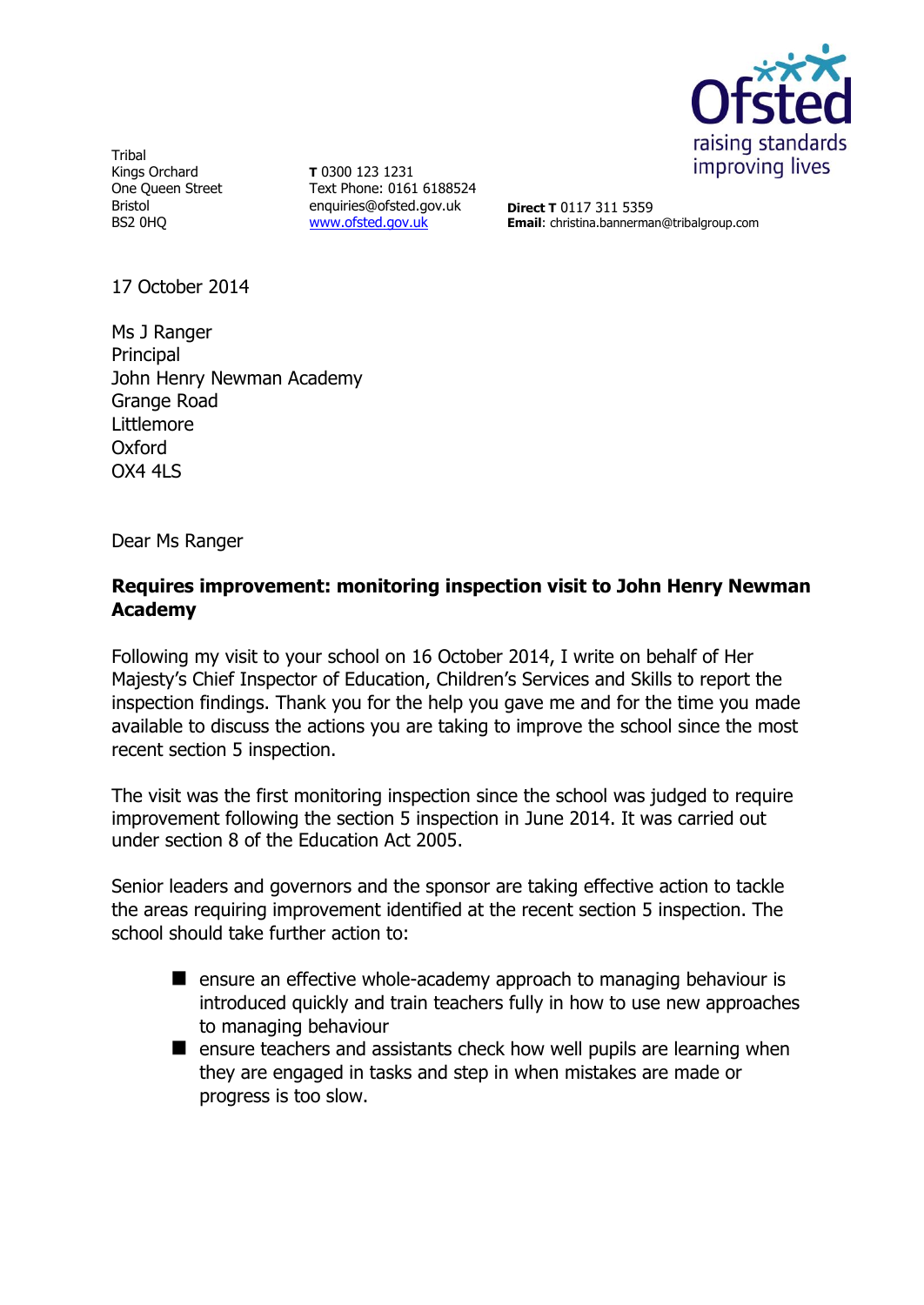

# **Evidence**

During the inspection I held meetings with you, your leaders, the executive principal, representatives from the diocesan trust (the academy's sponsor) and two governors, including the Chair of Governors, to discuss actions taken since your previous inspection. I evaluated the improvement plan. You accompanied me on short visits to Nursery, Reception, Year 2 and Year 6 classes, an additional writing session for Year 3 pupils and to an assembly.

## **Context**

Since September 2014, a temporary executive principal and nine new members of staff have joined the academy. Approximately half of the staff who have joined the academy are newly qualified teachers.

## **Main findings**

The changes that you and your leaders have made are taking the academy in the right direction but they are not yet embedded. You and the executive principal are building up your leaders' expertise in observing teaching to make sure that changes are now put into practice consistently.

Your improvement plan rightly uses information about pupils' progress to identify the expected impact of your actions. However, the timescales for when checks on progress will be made throughout the year are too vague. You have introduced two major whole-academy approaches to teaching writing and developing reading. When I visited you were sensibly gathering information on pupils' progress to help you check whether these approaches are working.

Adjustments to teachers' marking are being implemented consistently in the classes I visited. Teachers make specific and, where necessary, detailed comments at the end of pupils' work that identify their next learning steps. However, the questions posed as part of the feedback are not always well-thought out. As a result they do not extend pupils' understanding or develop their thinking further. Moreover, teachers do not always check the quality of the follow-up work completed by pupils.

In some classes there are a number of pupils whose behaviour is challenging. Although their behaviour is improving, it still occasionally disrupts the learning of others. Teachers have not been adequately trained in how to prevent disruptive behaviour. The academy has not got a coherent system to ensure pupils with challenging behaviour receive the necessary support and sanctions to improve their conduct. The academy's sponsor has agreed to provide assistance to put this right.

Teachers are not consistently enforcing the high standards necessary to help pupils catch up when they have fallen behind. In some classes visited teachers were using